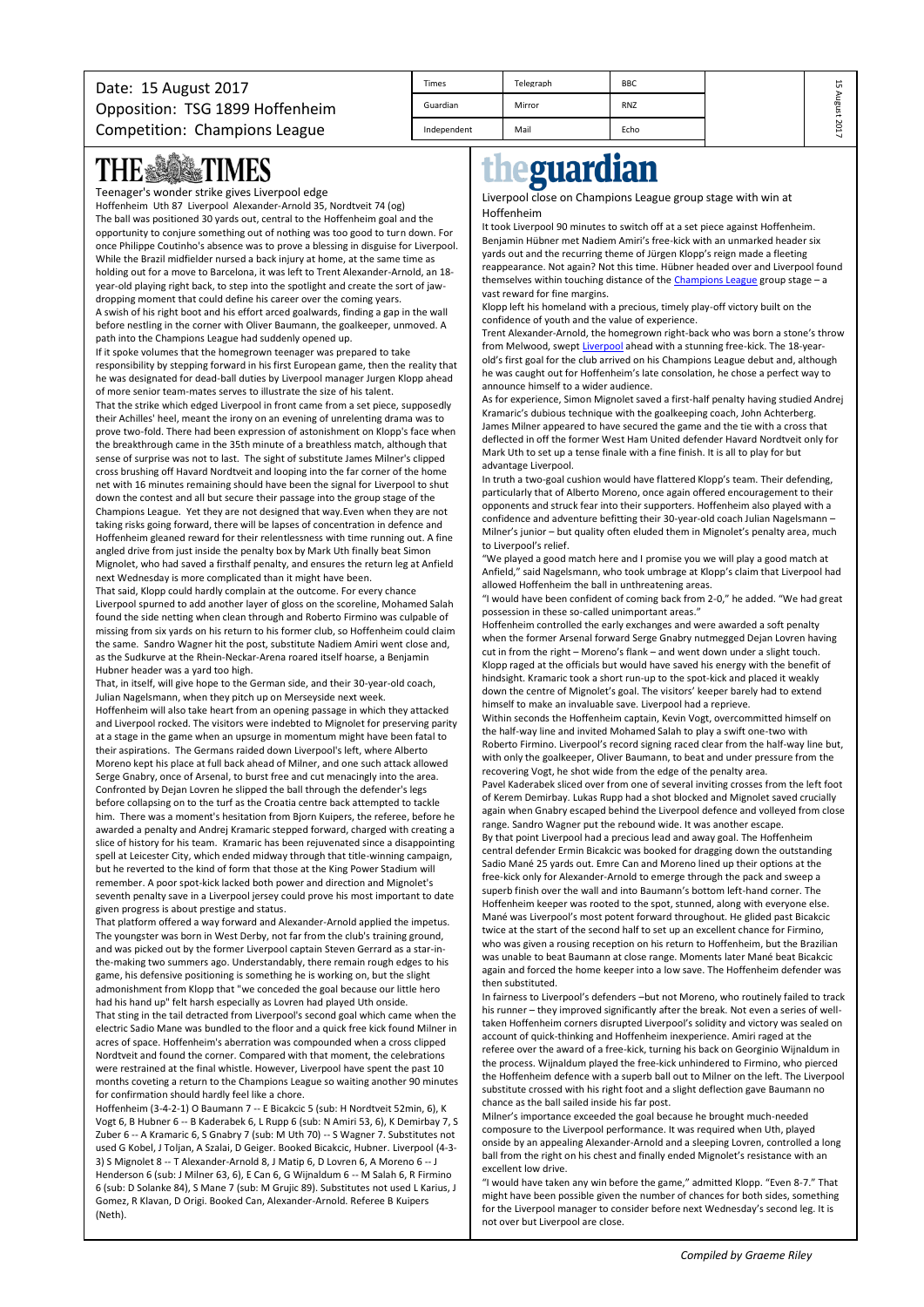#### Date: 15 August 2017 Opposition: TSG 1899 Hoffenheim Competition: Champions League

| <b>Times</b> | Telegraph | <b>BBC</b> | Ğ     |  |
|--------------|-----------|------------|-------|--|
| Guardian     | Mirror    | <b>RNZ</b> | ngust |  |
| Independent  | Mail      | Echo       | 201   |  |
|              |           |            |       |  |

## **The Mail**

Alexander The Great lights up Liverpool

HOFFENHEIM 1 Uth 87 LIVERPOOL 2 Alexander-Arnold 35, Nordtveit 74 og TEENAGER Trent Alexander-Arnold was in dreamland after his stunning free-kick helped Liverpool leave Germany in charge of their Champions League destiny. The 18-year-old curled Jurgen Klopp's side into the lead against Hoffenheim on what was only his ninth start as he continues to impress in Nathaniel Clyne's absence.

'It's a thing of dreams to make your European debut for your boyhood club, especially to mark it with a goal,' said Alexander-Arnold. 'I got egged on to take it. I never put my hand up, but I had the confidence to take it and it paid off.' Klopp praised the right-back's mentality but revealed he forced Alexander-Arnold to step up ahead of more senior team-mates. He also refused to criticise the defender for allowing Mark Uth to net late on.

'For an 18-year-old to have the guts to take a free-kick like that is more exciting for me than a little mistake he made,' said Klopp. 'It was a very intense game for him. He has a few things to learn but he's a great player.

'I told him he has to do it. Maybe in a situation like this it helps if the manager says: "Trent takes it". A little bit lucky, the wall didn't jump, but a very good freekick.

'If somebody would have told me that you will definitely win tonight, I would have taken 8-7. 'I'm happy. Hoffenheim deserved their goal. But I also thought we played really well defensively.' Liverpool's defensive effort was aided by Hoffenheim's profligacy, particularly in the early stages of the match. With the score locked at 0-0, the Germans were awarded an 11th-minute penalty after Dejan Lovren upended Serge Gnabry.

But former Leicester City striker Andrej Kramaric made a mess of it and saw his spot-kick saved by Simon Mignolet.

That sparked Liverpool into life and they duly took the lead through Alexander-

Arnold on 35 minutes, his superb free-kick nestling into the bottom corner. James Milner's shot deflected off Havard Nordtveit to put Liverpool 2-0 ahead in the 74th minute, but Uth's late response will give the home side a lifeline in next Wednesday's second leg at Anfield.

Hoffenheim manager Julian Nagelsmann bemoaned his side's bad luck, with the 30-year-old also rejecting Klopp's claim that Liverpool allowed the hosts to play in unthreatening areas.

'Of course Jurgen has to say that,' said Nagelsmann. 'He won't say: "Hoffenheim are a great team and we were s\*\*\*".

'We had the better chances.

We were unlucky. Home or away doesn't make a difference -- I don't care.' HOFFENHEIM (5-3-2): Baumann; Bicakcic (Nordtveit 52), Vogt, Hubner, Kaderabek, Rupp (Amiri 53); Demirbay, Zuber, Gnabry (Uth 71); Kramaric, Wagner. Subs not used: Toljan, Szalai, Geiger, Kobel. Booked: Bicakcic, Hubner. LIVERPOOL (4-3-3): Mignolet; Alexander-Arnold, Matip, Lovren, Moreno; Can, Henderson (Milner 63), Wijnaldum; Salah, Firmino (Solanke 84), Mane (Grujik 89). Subs not used: Karius, Klavan, Origi, Gomez. Booked: Can, Alexander-Arnold. Man of the match

## **The Daily Telegraph**

Alexander-Arnold's stunning hit tips balance

As a Liverpool prodigy from his early years, Trent Alexander-Arnold grew up at the club in the days when Steven Gerrard would rescue a European night with a swipe of his right boot, so when it came to doing it himself the 18-year-old at least knew what a great goal should look like.

That he could do it himself, with Liverpool's backs to the wall in the first leg of this Champions League qualifier, says a great deal about the quality of a teenager whom Gerrard has picked out for greatness.

The young right-back will also know that the club do not always make things easy for themselves and although they left Germany with a victory, it could have been so much better were it not for substitute Mark Uth's late goal.

Jurgen Klopp said he would have taken a win before the game on any terms, "even 8-7", especially against a Hoffenheim team that had not lost at home all last season. But it would be fair to say that Liverpool were confronted with enough of their own weaknesses over the course of the first leg that they cannot take for granted their place in the Champions League group stage at Anfield next Wednesday.

This first leg belonged in part to Alexander-Arnold, who scored a fine right-foot free-kick before the break, his first goal for the club and coming in the teeth of a fine Hoffenheim performance that had seen them dominate the first half. Over the course of the evening, Jamie Carragher tweeted a picture of him captaining Liverpool on a day when Alexander-Arnold was mascot alongside him, the baton passed from one local boy to another, although Carragher never got to take any free-kicks.

Yet Alexander-Arnold was also there with his hand in the air when Uth scored the goal, an appeal that Klopp had to concede was misguided, and there were times when his defence, under some pressure, was chaotic. Klopp said that they permitted Hoffenheim to have much of the possession with the proviso that they would defend when it came into dangerous areas.

When substitute James Milner put Liverpool two ahead, it looked like this Champions League qualifier was over, a story of the home team's profligacy and Liverpool's capacity to take their chances, but it remains alive when the Germans come to Anfield.

This Hoffenheim team led by their 30-year-old coach Julian Nagelsmann are impressive and if they had taken half their chances, they would have departed for Merseyside leading the tie. Instead they missed a penalty, hit the post and generally squandered much of the patient and intelligent build-up play of a first half that they dominated in many aspects, right up to Benjamin Hubner planting a header over the bar with seconds left.

Afterwards, Klopp and Nagelsmann were interviewed side by side in the studio of German broadcaster ZDF, and while they share the same agent there was a spikiness to the younger man's response to his opposite number's game plan. Asked about Klopp's assertion that Liverpool let their opponents have the ball at times, Nagelsmann said: "Well he would say that, he has to defend his team, he won't say 'Hoffenheim played so well and we were s--

As for Liverpool, Sadio Mane, their irrepressible attacking talent on the left wing, was superb, winning the free-kicks that led to both goals. His first-half marker Ermin Bicakcic was taken off well before the hour with a bad case of twisted blood, and you were left wondering what Mane will do when fully fit.

There is an echo in this Hoffenheim team of what you imagine Klopp would like Liverpool to be and in the first half there was no question that the home team were superior, but they missed every chance that came their way.

That included an 11th-minute penalty hit by the former Leicester City man Andrej Kramaric, a limp, waist-high effort slightly to the left of Simon Mignolet that the goalkeeper pushed away easily. At that point of the game, Klopp's team looked all at sea, unsure whether to press Hoffenheim's possession game and unable to cope with the speed of their passing through the middle.

It told you all you needed to know about Liverpool's shape - and Alberto Moreno's positional play - that the left-back was closing down goalkeeper Oliver Baumann when he cleared the ball upfield for the move that led to the penalty. Hoffenheim came down the left side of Liverpool's defence with Moreno absent and then a poor challenge from Dejan Lovren on Serge Gnabry, formerly of Arsenal, now on loan from Bayern Munich, conceded the spot-kick.

Mohamed Salah went clean through on 15 minutes on the end of Roberto Firmino's pass, although the Egyptian never got into his stride and was one step from being caught by Kevin Vogt, the Hoffenheim captain, before he launched an unconvincing shot wide.

Vogt was outstanding for his team, the playmaker in the middle of the back three and, as a former midfielder, extremely composed on the ball. He and Hubner directed the attacks left and then right and once they worked the ball into the middle, the likes of Kerem Demirbay and Lukas Rupp were sharp enough to move it quickly under pressure.

Bicakcic, the Bosnian right-sided centre-half, brought down Mane after he twisted past three tackles on 34 minutes. Alexander-Arnold looked like the decoy for Emre Can until the 18-year-old stepped up himself and slotted a right-foot shot into the far corner.

By the end of the first half, Nagelsmann had his team locking Liverpool up in their own half with a full press that put the pressure on Klopp's team's passing. Yet the relentlessness of their approach had to yield at some point, and by midway in the second half it slipped.

Klopp said he wanted to give Jordan Henderson a breather after a tough preseason back from injury and Milner, his replacement, had a notable effect. His goal went in with the help of a major deflection off the chest of substitute Havard Nordtveit, the Norwegian formerly of West Ham. Mane won a free-kick that was taken quickly and went out from Firmino to Milner on the left. It was a cross to the back post, but the contact with Nordtveit took it past the goalkeeper Baumann.

Then came the late push from Hoffenheim and Uth's well-taken strike while Alexander-Arnold appealed for offside, which was one moment of exuberant youthful optimism that Liverpool could have done without.

New star Youngster's rise from mascot to Kop hero What you need to know Liverpool-born Alexander-Arnold has been on the club's books since the age of six.

His uncle is John Alexander, the Manchester United club secretary. Steven Gerrard has tipped him for the top, saying: "Trent's going to be a beauty." Player ratings Hoffenheim Liverpool 5-2-3 6 Baumann 5 Kaderabek 4 Bicakcic 8 Vogt 8 Hubner 6 St Zuber 7 Rupp 6 Demirbay 5 Kramaric 6 Wagner 6 Gnabry 4-3-3 7 Mignolet 6 Alex'r-Arnold 7 Matip 5 Lovren 4 Moreno 6 Can 6 Henderson 6 Wijnaldum 6 Salah 6 Firmino 8 Mane Substitutes Nordveit (Bicakcic 52) Amiri (Rupp 53) Uth (Gnabry 71) Subs not used Kobel (gk), Nordveit, Toljan, Szalai, Geiger Milner (Henderson 63) Solanke (Firmino 84) Grujic (Mane 89) Subs not used Karius (gk), Gomez, Klavan, Origi Referee Bjorn Kuipers (Holland)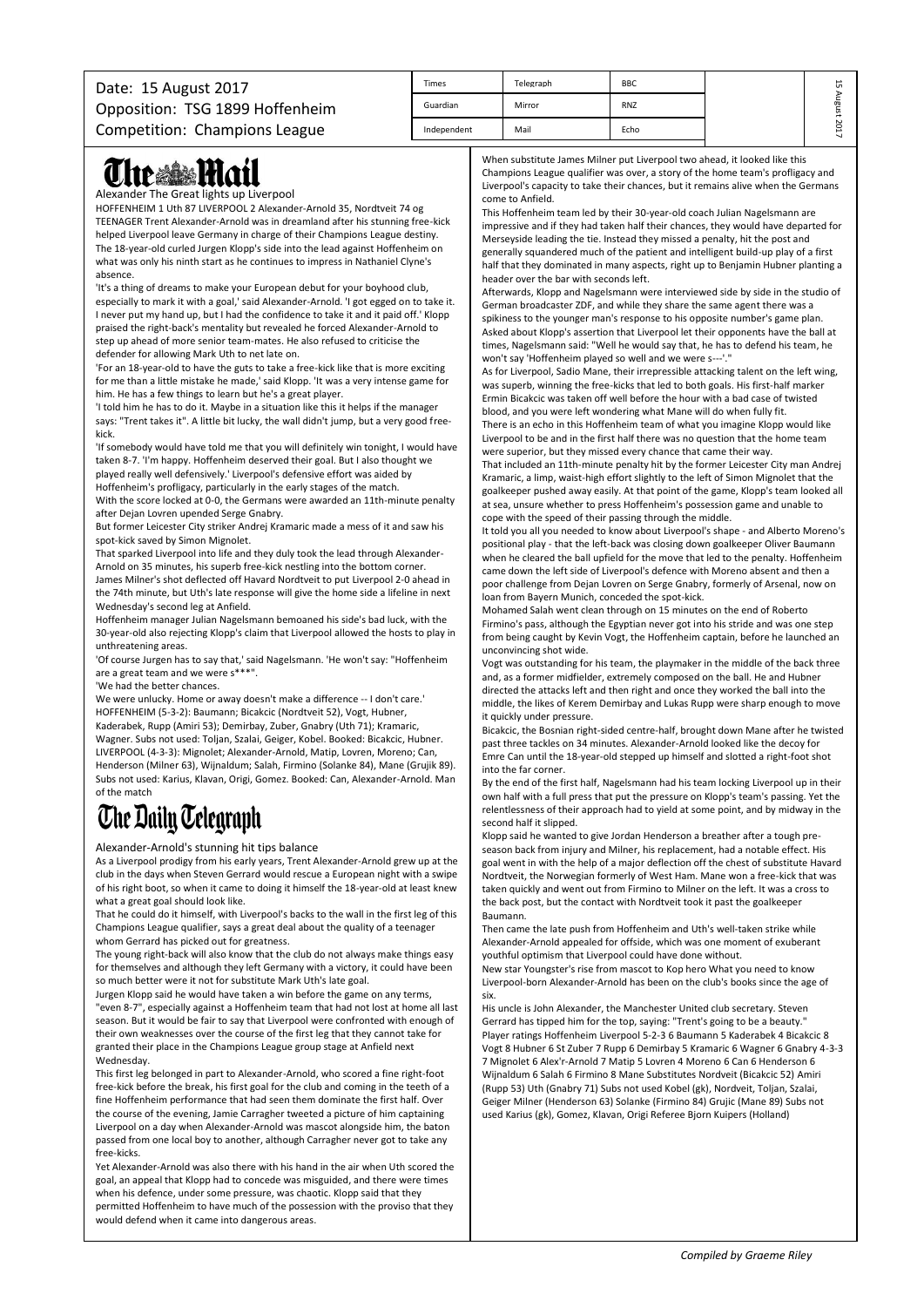#### Date: 15 August 2017 Opposition: TSG 1899 Hoffenheim Competition: Champions League

| Times       | Telegraph | <b>BBC</b> | ⊢<br><b>UT</b> |
|-------------|-----------|------------|----------------|
| Guardian    | Mirror    | <b>RNZ</b> | ရှာ<br>š       |
| Independent | Mail      | Echo       | 201            |

### **THE X** INDEPENDENT<br>Liverpool beat Hoffenheim but late strike sours their assured

#### performance

If Liverpool have a problem with set-pieces, nobody appears to have told Trent Alexander-Arnold. Players with more seniority at Anfield stood over the decisive first-half free-kick with him, but it was the 18-year-old academy product who swept the dead ball into Hoffenheim's goal, silenced the Rhein-Necker-Arena's rowdy Sudkurve and handed his boyhood club an early advantage in this Champions League play-off.

The youngster's sublime strike and deflected second away goal from substitute James Milner mean Jurgen Klopp's side will start next week's second leg confident of progression, but an assured performance was spoiled by a late Mark Uth goal that means Hoffenheim could yet cause an upset.

The Bundesliga outfit will be aggrieved that they did not end the night level, having seen Simon Mingolet deny Andrej Kramaric from the penalty spot early on with a save that could yet prove just as important as the two away goals.

This was never going to be easy for Liverpool. The quiet, hilly Kraichgau region of south-western Germany does not appear to be the most intimidating of trips on first glance, but everything about its flagship football club suggested they would cause Liverpool problems. Hoffenheim were unbeaten here last season on their way to a fourth-place finish in the Bundesliga, only champions Bayern Munich had a better defensive record and, ominously, no team in Germany's top-flight scored more from set-pieces.

The club's rise from relegation candidates two seasons ago to the brink of Champions League football can be attributed to their 30-year-old Julian Nagelsmann, not a player but the head coach regularly compared with Klopp and younger than two members of Liverpool's travelling squad. If there was to be upset, he would need every last ounce of his prodigious talent to pull it off. It was an open game from the first whistle, with both sides boasting players strong on the counter. There was an early moment of danger for the hosts when Mignolet failed to win possession after rushing out to the touchline. Hoffenheim, however, could not capitalise and Mignolet would more than atone for his error just minutes later.

Dejan Lovren's foul that brought the penalty was a clumsy one but still referee Bjorn Kuipers took a moment to gather his thoughts before correctly awarding it. The effort from Kramaric, once of Leicester City, was poor and Mignolet dived low to his left to beat it away conclusively with two hands.

The formidable noise around the Rhein-Neckar-Arena quietened suddenly, barring one small corner of red. Those travelling supporters almost had more to shout about shortly after when Mohamed Salah caught the hosts' skipper Kevin Vogt out and broke through a high Hoffenheim line to go through on goal. Vogt, like Mignolet, atoned and caught up with the Egyptian, forcing him to alter his run just enough so that the resulting effort glanced wide.

Despite that opening, Liverpool struggled to find more and Hoffenheim grew comfortable, enjoying the lion's share of possession and with it, momentum. One clean swipe from the boot of a teenager from West Derby would change all that. Three more senior set-piece taker stood over the ball with Alexander-Arnold, but his inch-perfect effort glided past Oliver Baumann and into the corner of the net. Liverpool looked for another, but just before the break came a reminder that for the most part, it had been Hoffenheim's half. Joel Matip was beaten to a high ball, allowing former Arsenal prospect Serge Gnabry to test Mignolet. The Belgian parried and Sandro Wagner could only fire the rebound wide.

Liverpool should have been two-up shortly after re-emerging for the second half. Mane lost his marker out on the left flank, darted inside and cut towards the byline before sliding a low cross back to the feet of Firmino. The Brazilian, who scored 49 in 153 appearances for Hoffenheim before moving to Anfield two years ago, fired straight at Baumann and the rebound cannoned off a defender then flew wide.

Having survived that scare, Hoffenheim regained their rhythm. Gnabry saw a goal rightly ruled out for offside and Alberto Moreno should have been punished by Kramaric after a lapse in concentration. It was not the Spaniard's first of the night. Hoffenheim then tested Klopp's side with a succession of corners, each of them defended well but not decisively.

In an evenly-matched tie though, Liverpool still searched for more and the second eventually came through Milner, though with a big helping hand from Harvard Nordtveit. The Hoffenheim defender, signed this summer after an unremarkable season at West Ham United, deflected Milner's cross over the head of Baumann. Hoffenheim's early energy had now been zapped, but it was restored by Uth's late and easily preventable strike. A mix-up between Alexander-Arnold and Matip allowed the Hoffenheim substitute to drift in behind, collect the ball unchallenged and convert past Mignolet.

It dampened Liverpool's evening and reminded them of the threat Hoffenheim will bring to Merseyside, but Klopp could still look at the scoreboard and smile. His side had come through a significant test in the ascendancy.

## Irroi

#### REDS LOOK HEIM & DRY

A FAIRYTALE setting gave Trent Alexander-Arnold a dream debut in Europe and Liverpool a result to suggest the story will end happily against Hoffenheim. In a stadium watched over by a medieval castle and surrounded by a

chocolatebox German village, the youngster stepped up to set the Reds on their way to victory with a spectacular free-kick.

This was an incredible, blood-pumping game which could have ended in any score, but did so with one that leaves Liverpool in the ascendancy.

Sub James Milner added to the 18-year-old's opener, although a late response by the hosts set nerves jangling.

Alexander-Arnold got his chance because of injury to Nathaniel Clyne, and boy did he take it.

It took a brave performance from Simon Mignolet though, saving three times from close range and clawing out Andrej Kramaric's poor penalty, to give the Reds a priceless lead to take into the second leg.

It is one they may well need after the Germans fought back at the end with a fine goal from Mark Uth to hand the Germans a lifeline.

It was such a breathless opening, the crowd here in the Rhein-Neckar-Arena almost needed oxygen . . and the breathing difficulties seemed to extend to players shocked into pained gulps of warm air.

No wonder. If there was a plan from either side - and it looked for all the world as though there was - it was drawn on the back of a fag packet and ripped up from the first whistle.

Instead of the usual cagey play-off chess game, we had a stunning contest of attack and counter.

Within minutes, it was clear Hoffenheim had watched the Reds enough to target the hapless Alberto Moreno, and twice within that crazy opening spell they carved out chances through the left channel.

It took a desperate intervention from Joel Matip top deny Serge Gnabry the first time, but the second - on 10 minutes as Moreno abandoned his post - saw Dejan Lovren penalised for a challenge on the same player.

The resulting spot-kick by Kramaric was woeful.

On eight minutes, Sadio Mane ghosted in on the left to test Oliver Baumann. Soon after, it was the turn of Mohamed Salah to turn on the afterburners, and he really should have scored.

The winger was sent dashing from halfway by Roberto Firmino, but shot wide. However, the tone was set and it never relented.

And when the first Liverpool goal arrived 10 minutes before the break it was from the most unlikely of sources.

Alexander-Arnold has a huge future at Anfield, his athleticism, desire and pace marking him out as a future England fullback. He may yet make next summer's World Cup.

But his ability to read the game leads many at Liverpool to believe he has a future in midfield too. His technique is up to it, as his free-kick (left) showed so wonderfully.

That the teenager took the dead-ball duty from the likes of Emre Can and Moreno to superbly curl past Baumann says much about his self-belief and the belief manager Jurgen Klopp has too.

There was still time before the interval for Sandro Wagner to hit a post for Hoffenheim and for Lovren to graze an upright at the other end.

And after the break Firmino really should have scored from six yards. That prompted a Hoffenheim advance as the tension grew along with the rising number of chances to set up a grandstand finish, with the promise of the same at Anfield next week.

Milner broke down the left and his cross clipped off Havard Nordtveit and beyond Baumann.

Yet just when it seemed the Reds had done enough, they were stunned by Uth, who collected a long ball and fired home from just inside the box. RATINGS by DAVID MADDOCK mirror.co.uk/sport/football LIVERPOOL Simon Mignolet 7 87 6 4 6 Crucial penalty save to settle ship when Reds looked seasick early on Trent Alexander-Arnold Booked. Solid down right, pace always a threat, great free-kick Joel Matip Brilliant early clearance was massive, and best of the

Reds' defenders Dejan Lovren Harsh penalty award, but looked nervous and struggled to control Alberto Moreno Missing in action on too many occasions and time looks to be up Emre Can Booked. Not always in tune when the press came, strong in middle Jordan Henderson Important role in settling his side after terrible start. Calming Georginio Wijnaldum Looks a little lost deeper in midfield, but on the ball looked lively Mohamed Salah Should have scored when clean through early, pace real weapon Roberto Firmino As clever as ever and fans love him, should have scored after break Sadio Mane MOTM. Frightening pace and at times totally unplayable SUBS: Milner (Henderson 63, 6), Solanke (Firmino 84), Grujic (Mane 89 7 6 7 7 8 match stats 63% POSSESSION 37% 4 SHOTS ON TARGET 8 6 SHOTS OFF TARGET 4 6 CORNERS 5 3 OFFSIDE 13 FOULS 12 2 0 CARDS 2 0 REFEREE: Bjorn Kuipers HOFFENHEIM Baumann 7, Bicakcic 5 (Nordtveit 53, 5), Hubner 7, Vogt 6, Kaderabak 6, Rupp 6, Demirbay 7, Zuber 6, Kramaric 7, Wagner 6, Gnabry 6 (Uth 71, 6) g y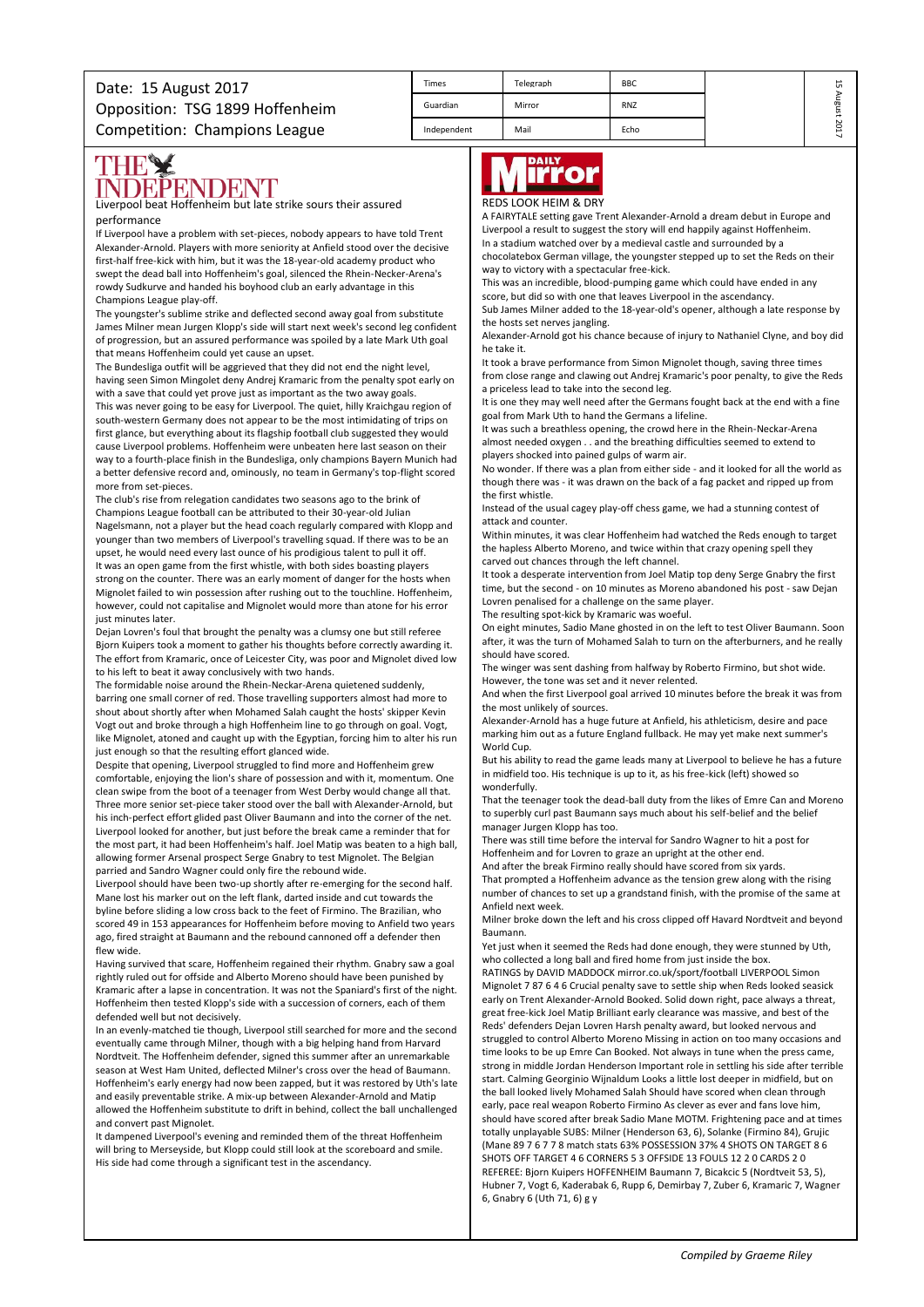Date: 15 August 2017 Opposition: TSG 1899 Hoffenheim Competition: Champions League

|  | Times       | Telegraph | <b>BBC</b> | 늕     |  |  |
|--|-------------|-----------|------------|-------|--|--|
|  | Guardian    | Mirror    | <b>RNZ</b> | lgust |  |  |
|  | Independent | Mail      | Echo       | 201   |  |  |

# **LIVERPOOL**

Priceless lead puts riches within touching distance but room for improvement remains vast

verpool emerged triumphant from a breathless night laced with danger. The final whistle sparked an outpouring of relief both on the field and in the dugout. The Reds walked away from the Rhein-Neckar-Arena with a priceless lead to take back to Anfield next Wednesday night.

It proved to be another happy return to Germany fo[r Jurgen Klopp](http://www.liverpoolecho.co.uk/all-about/jurgen-klopp) as he inflicted Hoffenheim's first home defeat for 15 months and guided Liverpool to within touching distance of the prestige and riches of the Champions League group stage. But for Mark Uth's late strike the Reds' position of strength in the tie would have been even greater. However, Liverpool could have no complaints about the outcome after riding their luck throughout a frenetic contest in Sinsheim. The night belonged to Trent Alexander-Arnold, who capped an outstanding European debut for the Reds with a stunning free-kick to open the scoring.

This was the stuff dreams are made of as the teenager from West Derby, who used to peer through the holes in the walls of Melwood to watch his heroes train, bagged the first senior goal of his career in style.

When Liverpool were in need of inspiration, Alexander-Arnold stepped up and delivered. It was reminiscent of his mentor Steven Gerrard.

There's a way back for Philippe Coutinho once his tantrum stops and he accepts that he won't be going to Barcelona, but he's now got a serious rival when it comes to those set-pieces. Just as at Watford on Saturday, the Reds packed a punch going forward as they created a stack of opportunities, but defensively they looked just as vulnerable.

This victory will do little to appease fans concerned about a lack of squad depth both at the back and in midfield. Reinforcements are urgently required. Nervy at Vicarage Road, Simon Mignolet was outstanding here. The Belgian keeper kept out Andrej Kramaric's early spot-kick and repeatedly saved the Reds' blushes with a succession of fine saves to thwart the hosts.

When substitute James Milner's cross was deflected in off substitute Havard Nordtveit, Liverpool's first European win on their travels since they beat Rubin Kazan in November 2015 was secure.

Uth gave the Bundesliga outfit a glimmer of hope but Klopp had got what he had come for. This was the biggest night in Hoffenheim's history with the sold-out Rhein-Neckar Arena a cauldron of noise. Young boss Julian Nagelsmann was bold, employing a front three of Serge Gnabry, Sandro Wagner and Kramaric and they made life uncomfortable for Liverpool early on. Once again the Reds, who were unchanged, were painfully slow starters and some slack defending enabled the hosts to seize the initiative. Dejan Lovren struggled throughout, spreading panic and uncertainty. But he wasn't helped by the amount of space in behind the erratic Alberto Moreno, which the Croatian found himself having to deal with as Hoffenheim targeted that area. The impressive Joel Matip got a vital touch to deny Gnabry before Lovren unconvincingly dealt with a free-kick swung into the box. The penalty was incredibly soft. Lovren, who had been nutmegged, stuck out a leg and Gnabry accepted the invitation to run into it.

Dutch referee Bjorn Kuipers pointed to the spot but justice was done. Kramatic's effort was weak and Mignolet dived to his left to made a comfortable save. Liverpool belatedly settled and started to make Hoffenheim's backline look equally as flaky. Considering the prize at stake, the game was remarkably open and Mane and Salah started to impose themselves on proceedings.

Mane had already forced a save from a tight angle when Salah burst clear from halfway. It was a golden chance but strangely the club record signing opted to take it with his right foot and knocked it beyond Oliver Baumann and wide of the upright. With Emre Can shining in front of Germany boss Joachim Löw as he snapped into tackles and used the ball intelligently, Liverpool improved the longer the half went on. Alexander-Arnold had caught the eye long before he took centre stage. The 18-year-old wasn't exactly blessed with cover on his flank with Salah operating ahead of him but he dealt with everything Hoffenheim threw at him. Time and time again he was in the right place at the right place – sensing danger and dealing with it. Offensively, Alexander-Arnold was always an outlet and his work-rate was underlined by the manner in which he closed down an attempted clearance. The ball cannoned goalwards off his boot and into the arms of Baumann. His growing confidence was epitomised by the goal – surrounded by senior team-mates he took responsibility after Mane had been cynically chopped down by Ermin Bicakcic 25 yards out. It was a moment Alexander-Arnold will never forget as he whipped an unstoppable right-footer into the bottom corner. The jubilant youngster darted off towards the corner flag in manic celebration before being mobbed by his team-mates. Liverpool had a lead they scarcely deserved and they were indebted to their keeper as it remained in tact. Mignolet was alert to thwart Gnabry and then grateful to see Wagner fire the rebound wide. Lovren almost atoned for his earlier errors with a header from Moreno's corner which dropped agonisingly wide. The second half brought more of the same with the Reds deadly on the counter but creaking at the other end. Liverpool looked destined to double their account when Mane put one on a plate for Firmino but he failed to beat Baumann from close range. Hoffenheim cranked up the pressure and the Reds found their backs firmly

against the wall. Moreno inexplicably stood and watched as Pavel Kaderabek connected inside the box and was fortunate that the wing-back's touch let him down. But Matip really came to the fore as he won some pivotal aerial battles. Just as at Watford, Gini Wijnaldum was off the pace, but when Klopp opted for fresh legs it was Henderson who made way for Milner.

As Hoffenheim grew ever desperate, they left more gaps for Liverpool to exploit. Salah and Lovren went close before the Reds finally made Nagelsmann's side pay 16 minutes from time. Firmino cleverly picked out the run of Milner down the left. The vice-captain's cross was aimed towards Salah but it struck Nordtveit and looped inside the far post. "Bring on yer Internazionale," roared the 2,300-strong travelling Kop. Some may have crumbled at that stage but Hoffenheim dug deep and finished with a flourish. Mignolet beat away Nadiem Amiri's effort but was finally beaten when Uth drilled home.

It was the least Hoffenheim deserved and Kopites' hearts were in mouths when Benjamin Hubner nodded over at the death. Advantage Liverpool. But this tie isn't over. The room for improvement remains vast.

MAN OF THE MATCH. Trent Alexander-Arnold. Solid defensively on his European debut and celebrated the first senior goal of his career in style.

HOFFENHEIM: Baumann; Kaderábek, Hübner, Bicakcic (Nordtveit 52), Rupp (Amiri 53); Vogt, Gnabry (Uth 70), Demirbay, Zuber, Kramaric; Wagner. Subs: Kobel, Toljan, Szalai, Geiger. BOOKINGS: Bicakcic, Hubner. GOAL: Uth 87.

LIVERPOOL: Mignolet, Alexander-Arnold, Lovren, Matip, Moreno, Henderson (Milner 63), Can, Wijnaldum, Mane (Grujic 89), Firmino (Solanke 84), Salah. Subs: Karius, Klavan, Gomez, Origi. BOOKINGS: Can, Alexander-Arnold. GOALS: Alexander-Arnold 35, Milner 74.

REFEREE: Bjorn Kuipers.

#### RHEIN NECKAR ZEITUNG

Hoffenheims erste Niederlage schmerzt

Sinsheim. Das erste Mal ist immer am schönsten, sagt man. Das erste Rendezvous, der erste Kuss. "Das erste Mal", ließ die TSG Hoffenheim vorfreudig auf Fanshirts drucken, weiß auf blau, nachdem der Dorfklub in der letzten Bundesliga-Runde als stolzer Vierter über die Ziellinie gestürmt war. Euphorisiert durch die Europapokal-Premiere. Gestern der Feiertag. "Europapokal! Europapokal! Europapokal!", sangen hüpfende TSG-Fans in der ausverkauften Arena unmittelbar vor der historischen Balleröffnung. Dann entrollten sie ein riesiges Plakat: "Gemeinsam nach den Sternen greifen."

Jedoch, sie sind in weite Ferne gerückt, die Sterne. Durch die 1:2 (0:1)-Niederlage gegen den FC Liverpool aufgrund eines Freistoßtreffers von Trent Alexander-Arnold (35. Minute) und eines von TSG-Abwehrmann Havard Nordtveit abgefälschten Kunstschusses von James Milner (74.) sowie des späten Hoffenheimer Hoffnungstores von Mark Uth (84.) ist die Aufgabe im Rückspiel am kommenden Mittwoch ungemein schwer geworden.

"Hoffe" müsste an der legendären Anfield Road mindestens 3:2 gewinnen, um die Gruppenphase der Champions League zu erreichen. Nicht unlösbar, im Fußball sind schon größere Wunder geschehen ...

Spektakelfußball war gestern im Playoffs-Hinspiel schon allein wegen der beiden Trainer zu erwarten. Julian Nagelsmann, 30, und Jürgen Klopp, 50, sind Verfechter eines vorwärtsgewandten, schnellen Spielstils. Und der junge Hoffenheim-Trainer bewies Mut, beorderte eine Dreierbande, Andrej Kramaric, Sandro Wagner und Serge Gnabry, in den Sturm. Gnabry, Leihspieler des FC Bayern, war einziger Neuzugang in der Startelf - und war gleich am ersten Aufreger des Abends beteiligt, als er im Strafraum von Dejan Lovren umgesäbelt wurde und Schiedsrichter Björn Kuipers auf Elfmeter entschied. Nervensache: Kramaric scheiterte an Liverpool-Keeper Simon Mignolet (12.). Wer weiß, wie bei Schussglück der prickelnde Kick ausgegangen wäre …

"Wir können auch ein paar Instrumente spielen", hatte Nagelsmann vor dem Hit selbstbewusst verkündet und keinerlei Angstgefühle aufkommen lassen angesichts der ruhmreichen Reds, des 18-fachen englischen Meisters. "Wir wollen ins Konzert der Großen kommen - also müssen wir auch so einen Top-Gegner schlagen."

Und es war am Dienstagabend möglich. Nach dem Kramaric-Malheur vergaben auch Serge Gnabry und Sandro Wagner im Nachschuss (43.) sowie Nadiem Amiri (82.) vielversprechende Chancen. Die beherzten Hoffenheimer enttäuschten nicht.

Freilich hatten die starken Liverpudlians, angetreten ohne die hoch dotierten Offensivkräfte Philippe Coutinho, Adam Lallana und Daniel Sturridge, neben ihren beiden sehenswerten Treffern auch die besseren Einschussmöglichkeiten - durch Sadio Mané (8. und 51.), Mohamed Salah (15.), Lovren (45.) und den Ex-Hoffenheimer Roberto Firmino (47.).

Das erste Mal - schön war's und doch schmerzte es.

Hoffenheim: Baumann - Bicakcic (52. Nordtveit), Vogt, Hübner - Kaderabek, Rupp (53. Amiri), Demirbay, Zuber - Kramaric, Wagner, Gnabry (70.

Uth). Liverpool: Mignolet - Alexander-Arnold, Matip, Lovren, Alberto Moreno - Can, Henderson (63. Milner), Wijnaldum - Salah, Firmino (84. Solanke), Mane´ (89. Grujic). Schiedsrichter: Kuipers (Niederlande); Zuschauer:25.568 (ausverkauft); Tore: 0:1 Alexander-Arnold (35.), 0:2 Nordtveit (74., Eigentor), 1:2 Uth (87.); Besonderes Vorkommnis: Mignolet hält Foulelfmeter von Kramaric (12.); Gelbe Karten: Bicakcic / Alexander-Arnold.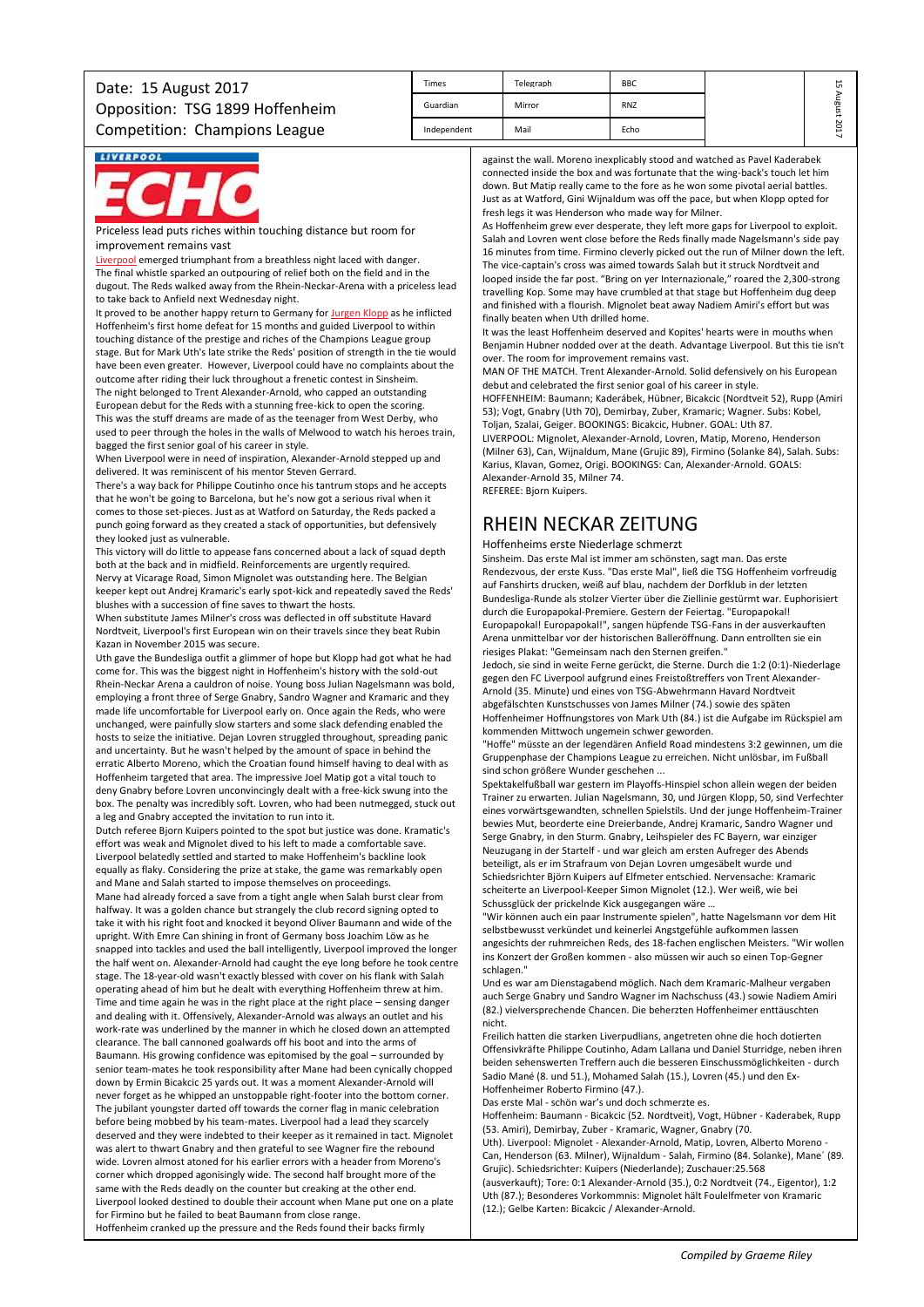| Date: 15 August 2017            | Times       | Telegraph | <b>BBC</b> |  |
|---------------------------------|-------------|-----------|------------|--|
| Opposition: TSG 1899 Hoffenheim | Guardian    | Mirror    | <b>RNZ</b> |  |
| Competition: Champions League   | Independent | Mail      | Echo       |  |

#### B. B

Liverpool will take a one-goal advantage back to Anfield for the second leg of their Champions League play-off tie with Hoffenheim after Trent Alexander-Arnold's free-kick and an own goal earned them a hard-fought victory in Germany. Rookie full-back Alexander-Arnold demonstrated a cutting edge lacking in some of

his more experienced team-mates with an expertly taken set-piece that found the bottom corner of the home net in the 35th minute to give him his first goal for the club.

James Milner took advantage of acres of space on the left to find the top corner via a significant deflection from the chest of Havard Nordtveit just 10 minutes after coming on as a second-half substitute.

But defensive frailties again hampered the Reds as Mark Uth was found by a long ball into the box and fired in largely unchallenged in the closing stages.

It could have been worse for Jurgen Klopp's side. In just the 11th minute, Simon Mignolet had prevented European debutants Hoffenheim taking the lead with a neat save to push away Andrej Kramaric's poor penalty after Dejan Lovren had upended Serge Gnabry in the box.

Having inflicted a first home defeat on Hoffenheim since the final day of the 2015- 16 season, Liverpool will look to seal a return to the Champions League group stages for the first time since 2014 at Anfield next Wednesday.

Having picked the same starting XI that began the see-saw 3-3 draw at Watford in their opening Premier League fixture on Saturday, Liverpool played to type. The Reds were superb going forward and should probably have scored more than twice, with Mohamed Salah and Roberto Firmino both failing to add goals to the

ones they scored at the weekend. Salah was sent running clear by Firmino's pass in the first half but shot tamely past both keeper and post, while the Brazilian saw a close-range shot blocked by Oliver Baumann after being found by a low cross from the excellent Sadio Mane in

the second. But they will be left to rue familiar defensive frailties, which almost saw them concede an early lead when Lovren clumsily fouled ex-Arsenal winger Gnabry for

the penalty and then gave the German side a lifeline in the tie when some lax marking gave Uth all the time he needed to score with three minutes to go. Between then, Mignolet was required to pull off two good saves, firstly to deny Gnabry from close range and secondly to push away a Nadiem Amiri drive from just inside the box.

.<br>The positives, though, outweigh the negatives for Klopp and his side.

In winning at the Rhein-Neckar-Arena they have achieved what no Bundesliga side - including Bayern Munich and Borussia Dortmund - was able to last season. While clearly a stronger side with Philippe Coutinho in it, the Reds have shown over two matches that they can score goals without the Brazilian, who sat this

game out with a back injury and remains on Barcelona's wanted list. In Alexander-Arnold they have a home-grown solution for a right-back position many assumed Klopp would have to fill at notable expense during this transfer window.

And in eight days' time they will take to the field at Anfield as firm favourites to seal a lucrative spot in the group stage of Europe's premier club competition. Man of the match - Sadio Mane (Liverpool)

Alexander-Arnold scored the free-kick but Sadio Mane was the more consistent performer, providing a constant threat to the Hoffenheim defence whenever he had the ball

Liverpool boss Jurgen Klopp, speaking to BT Sport: "Hoffenheim had a specific plan to play. We gambled a little too much on the wing, it was a little dangerous in the first half, but as always when we play football, we found spaces in-between and created wonderful chances.

"The result is OK. The first half is done and if you said before the game we would win, I would take the result.

"We need Anfield, what an intense game for both sides. I am looking forward to a European night at Anfield. Only the person who does not know about Hoffenheim can be surprised by this."

Hoffenheim coach Julian Nagelsmann: "We deserved to at least have had a draw. "We were brave, but we were a bit too open in the second half and risked too much.

"The way the game went, with the missed penalty, was unfortunate for us." Reds remain unbeaten away in qualifying - The stats you need to know The Reds remain unbeaten in their nine away Champions League qualifying

matches, with seven wins and two draws.

Simon Mignolet's early penalty save was his fourth from his last seven penalties faced in all competitions - in total he's saved 35% of the penalties he's faced since joining Liverpool (7/20).

Trent Alexander-Arnold's goal was his first for Liverpool, in his ninth start in all competitions.

Liverpool scored more than once for the first time in their last nine European away games, since a 2-2 draw against Ludogorets Razgrad in the 2014-15 Champions League.

What next?

Liverpool play their first home Premier League game on Saturday, with Crystal Palace the visitors. The return leg against Hoffenheim is four days later. The German side are at home against Werder Bremen on Saturday before the trip to Merseyside.